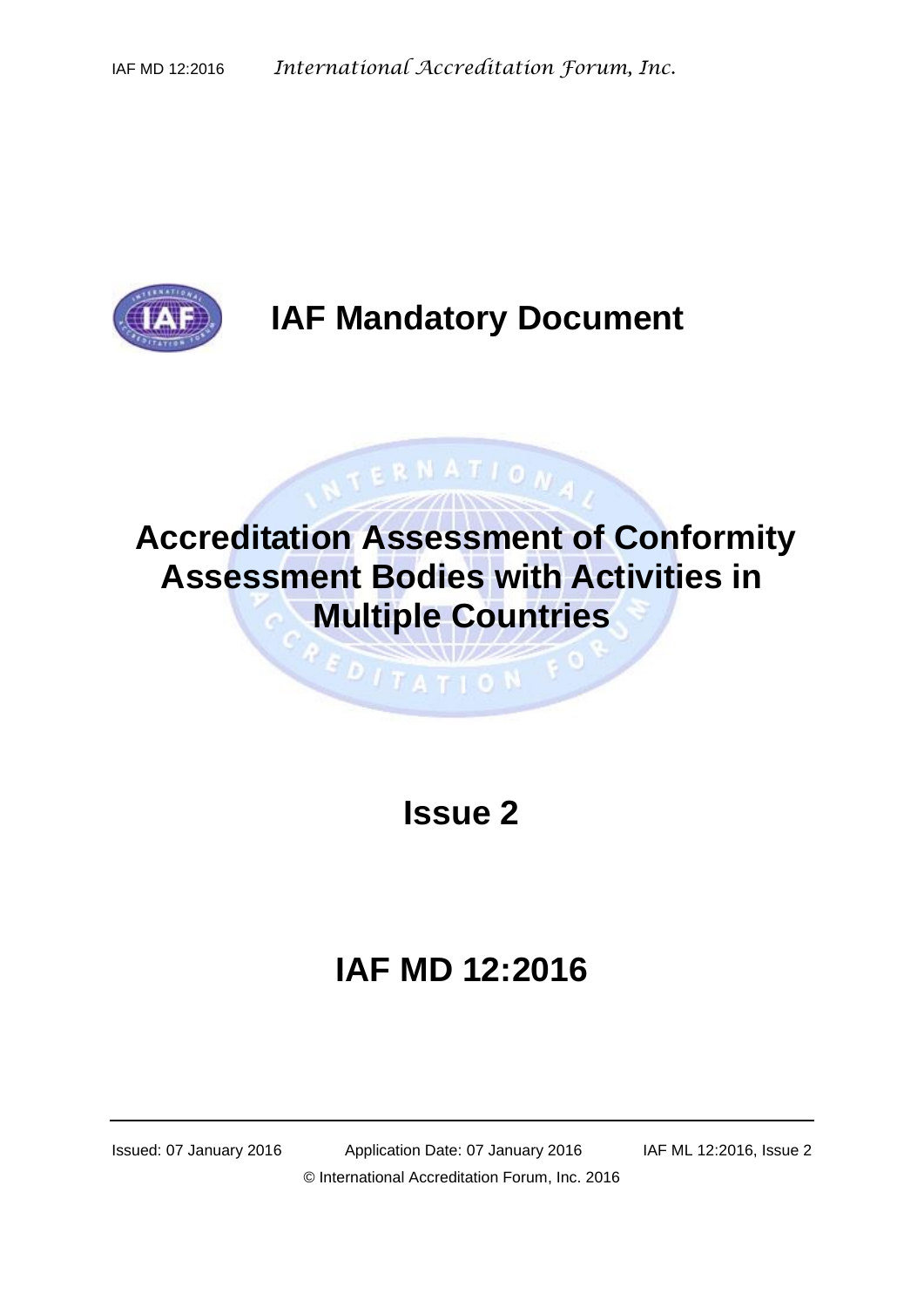| IAF MD 12:2016 | International Accreditation Forum, Inc.                                                           |              |
|----------------|---------------------------------------------------------------------------------------------------|--------------|
| Issue 2        | Accreditation Assessment of Conformity<br>Assessment Bodies with Activities in Multiple Countries | Page 2 of 10 |

The International Accreditation Forum, Inc. (IAF) facilitates trade and supports regulators by operating a worldwide mutual recognition arrangement among Accreditation Bodies (ABs) in order that the results issued by Conformity Assessment Bodies (CABs) accredited by IAF Accreditation Body Members are accepted globally.

Accreditation reduces risk for business and its customers by assuring that accredited CABs are competent to carry out the work they undertake within their scope of accreditation. ABs that are members of IAF and the CABs they accredit are required to comply with appropriate international standards and the applicable IAF application documents for the consistent application of those standards.

ABs that are signatories to the IAF Multilateral Recognition Arrangement (MLA) are evaluated regularly by an appointed team of peers to provide confidence in the operation of their accreditation schemes. The structure and scope of the IAF MLA is detailed in IAF PR 4 - Structure of IAF MLA and Endorsed Normative Documents.

The IAF MLA is structured in five levels: Level 1 specifies mandatory criteria that apply to all ABs, ISO/IEC 17011. The combination of Level 2 activity(ies) and the corresponding Level 3 normative document(s) is called the main scope of the MLA, and the combination of Level 4 (if applicable) and Level 5 relevant normative documents is called a sub-scope of the MLA.

- The main scope of the MLA includes activities e.g. product certification and associated mandatory documents e.g. ISO/IEC 17065. The attestations made by CABs at the main scope level are considered to be equally reliable.
- The sub scope of the MLA includes conformity assessment requirements e.g. ISO 9001 and scheme specific requirements, where applicable, e.g. ISO TS 22003. The attestations made by CABs at the sub scope level are considered to be equivalent.

The IAF MLA delivers the confidence needed for market acceptance of conformity assessment outcomes. An attestation issued, within the scope of the IAF MLA, by a body that is accredited by an IAF MLA signatory AB can be recognized worldwide, thereby facilitating international trade.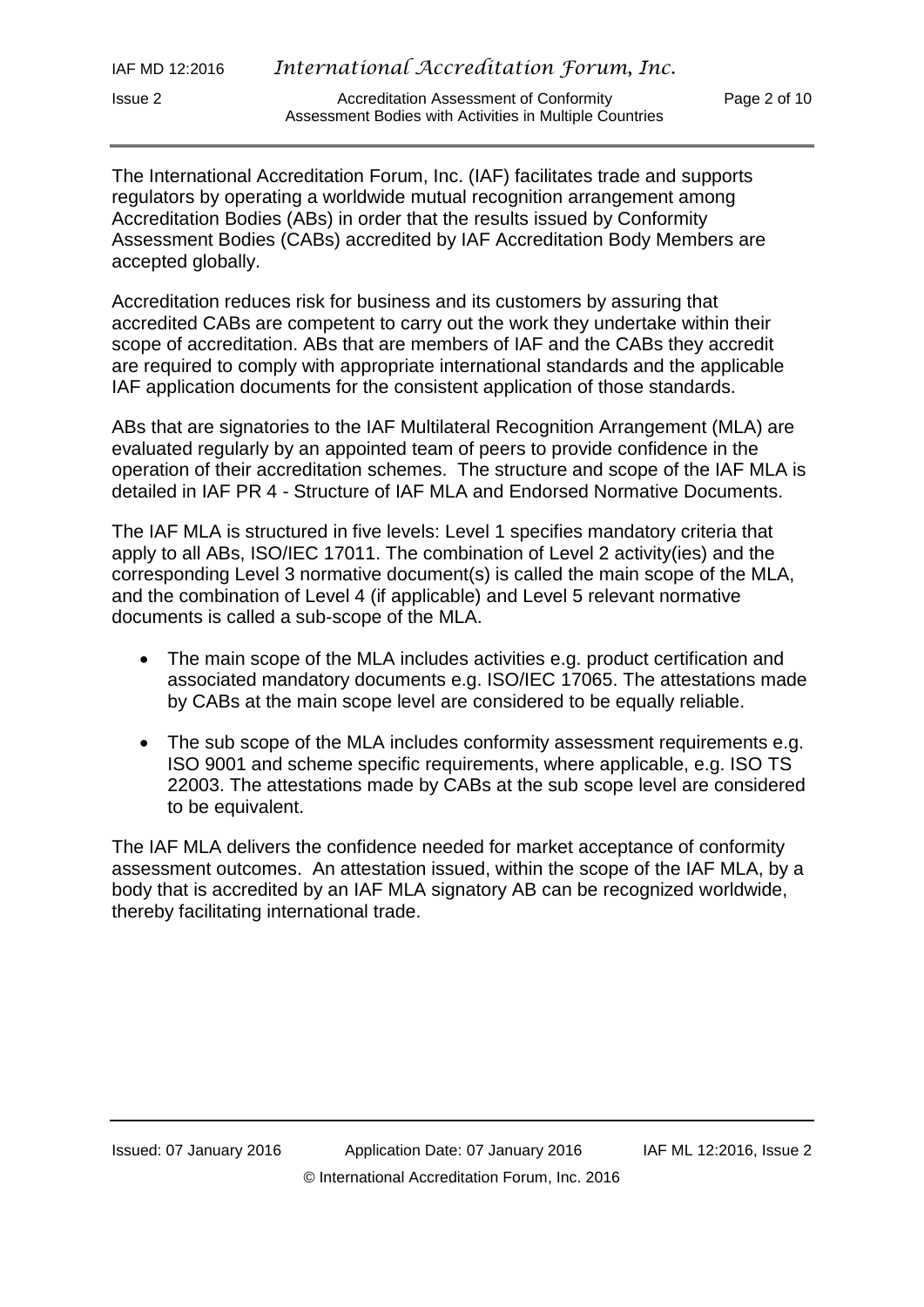Issue 2 **Accreditation Assessment of Conformity** Page 3 of 10 Assessment Bodies with Activities in Multiple Countries

### **TABLE OF CONTENTS**

| 1.      | <b>INTRODUCTION</b>                  | 5               |
|---------|--------------------------------------|-----------------|
| 2.      | <b>DEFINITIONS</b>                   | 5               |
| 2.1     | <b>Accreditation Body</b>            | 5               |
| $2.2\,$ | <b>Fixed Office Location</b>         | 5               |
| 2.3     | <b>Other Activities</b>              | 5               |
| 2.4     | <b>Remote Personnel</b>              | $6\phantom{1}6$ |
| 3.      | <b>IMPLEMENTATION</b>                | $6\phantom{1}6$ |
| 3.1     | <b>Data Collection</b>               | 6               |
| 3.2     | <b>Assessment Program</b>            | 6               |
| 3.3     | <b>Initial Assessment</b>            | 8               |
| 3.4     | <b>Surveillance and Reassessment</b> | 8               |
|         | <b>ANNEX A - INFORMATIVE</b>         |                 |

Issue No 2 Prepared by: IAF Technical Committee Approved by: IAF Members Date: 28 December 2015 Issue Date: 07 January 2016 Application Date: 07 January 2016 Name for Enquiries: Elva Nilsen IAF Corporate Secretary Telephone: +1 613 454-8159 Email: [secretary@iaf.nu](mailto:secretary@iaf.nu)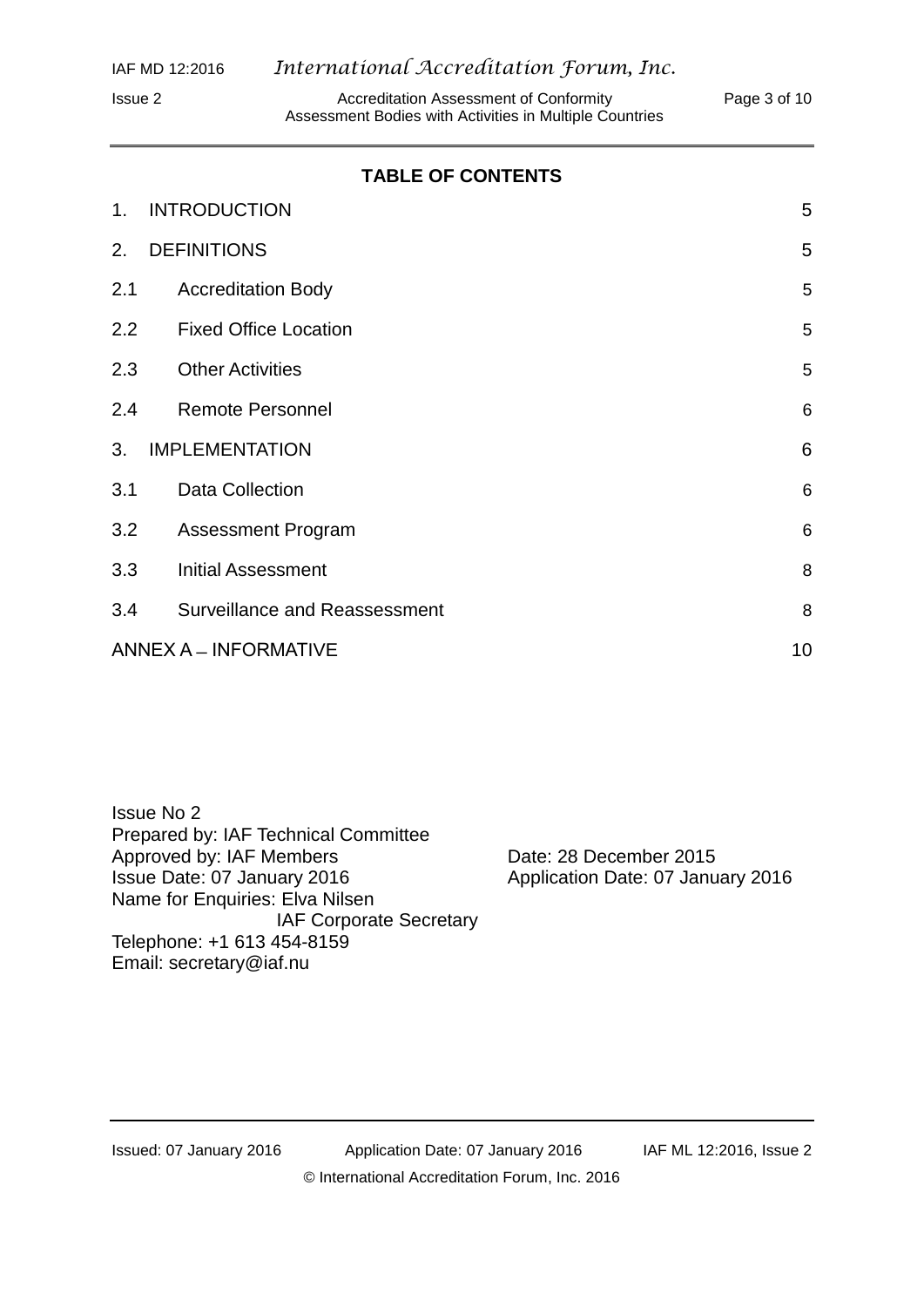Assessment Bodies with Activities in Multiple Countries

#### **INTRODUCTION TO IAF MANDATORY DOCUMENTS**

The term "should" is used in this document to indicate recognised means of meeting the requirements of the standard. A Conformity Assessment Body (CAB) can meet these in an equivalent way provided this can be demonstrated to an Accreditation Body (AB). The term "shall" is used in this document to indicate those provisions which, reflecting the requirements of the relevant standard, are mandatory.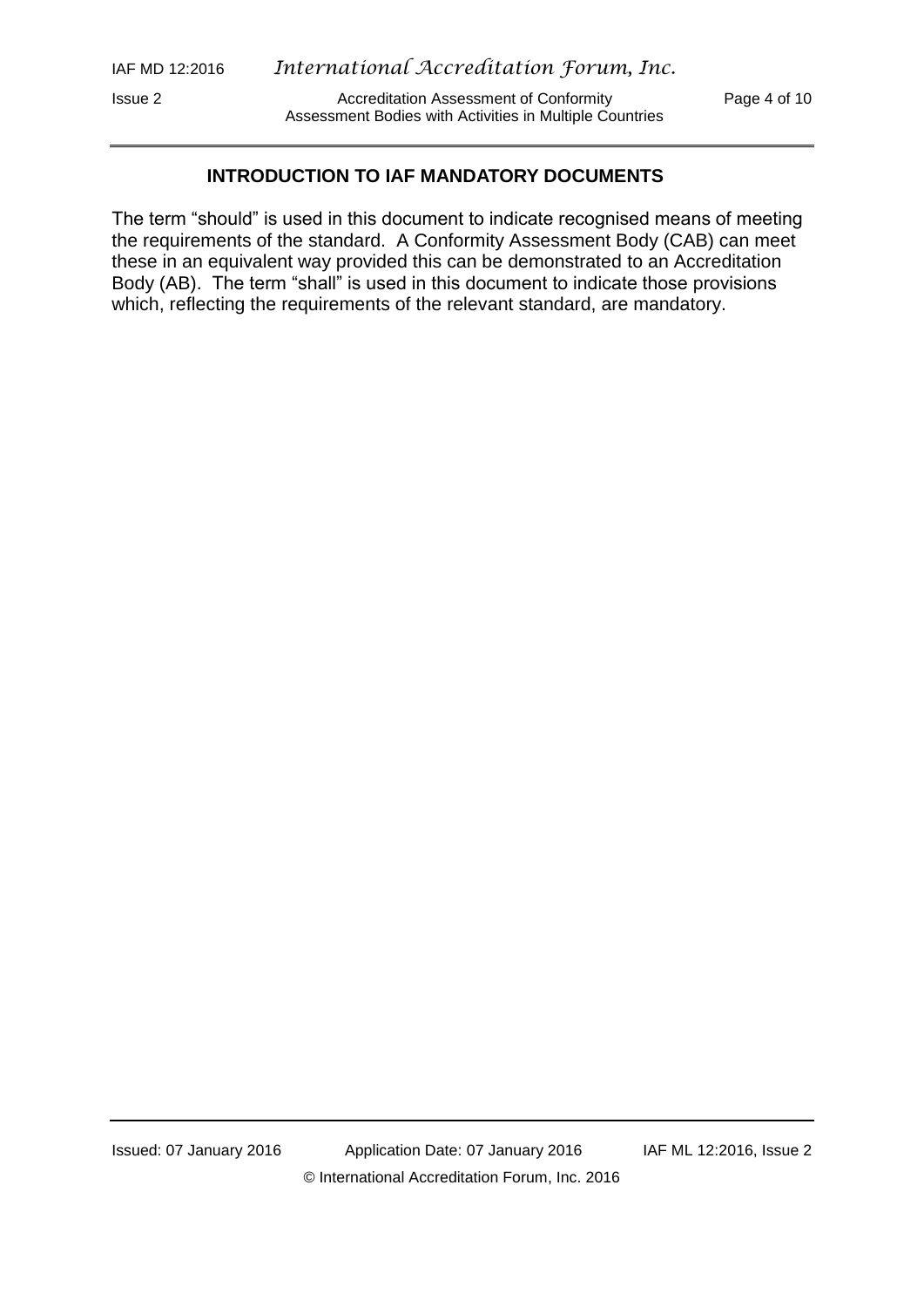Issue 2 Accreditation Assessment of Conformity Page 5 of 10 Assessment Bodies with Activities in Multiple Countries

#### **ACCREDITATION ASSESSMENT OF CONFORMITY ASSESSMENT BODIES WITH ACTIVITIES IN MULTIPLE COUNTRIES**

### <span id="page-4-0"></span>**1. INTRODUCTION**

1.1 This document is mandatory for the consistent application of Clause 7 of ISO/IEC 17011:2004 regarding an Accreditation Body (AB)'s assessment of Conformity Assessment Bodies (CAB)'s that provide certification in countries outside the country in which their head office is located. Aspects of accreditation relating to cooperation between IAF Multilateral Recognition Arrangement (MLA) AB's are covered by IAF ML 4.

1.2 Clauses 7.5.7 and 7.5.8 of ISO/IEC 17011 prescribe requirements for ABs assessment of locations from which key activities are performed. Key activities are defined in IAF/ILAC A5 Clause 7.5. This document takes account of the AB's responsibility for establishing that all of the CAB's activities, within its scope of accreditation with that AB, not only key activities, conform to all requirements of the relevant conformity assessment standards, irrespective of where in the world these activities are performed.

1.3 This document takes account of the fact that some activities may not be performed at fixed office locations, but by remote personnel using the CAB Information Technology (IT) system.

#### <span id="page-4-1"></span>**2. DEFINITIONS**

#### <span id="page-4-2"></span>**2.1 Accreditation Body**

An accreditation body that is a member of IAF.

#### <span id="page-4-3"></span>**2.2 Fixed Office Location**

The permanent premises where certification activities are performed and/or managed for the CAB, regardless of location and relationship with the CAB.

#### <span id="page-4-4"></span>**2.3 Other Activities**

<span id="page-4-5"></span>Certification functions that are not key activities.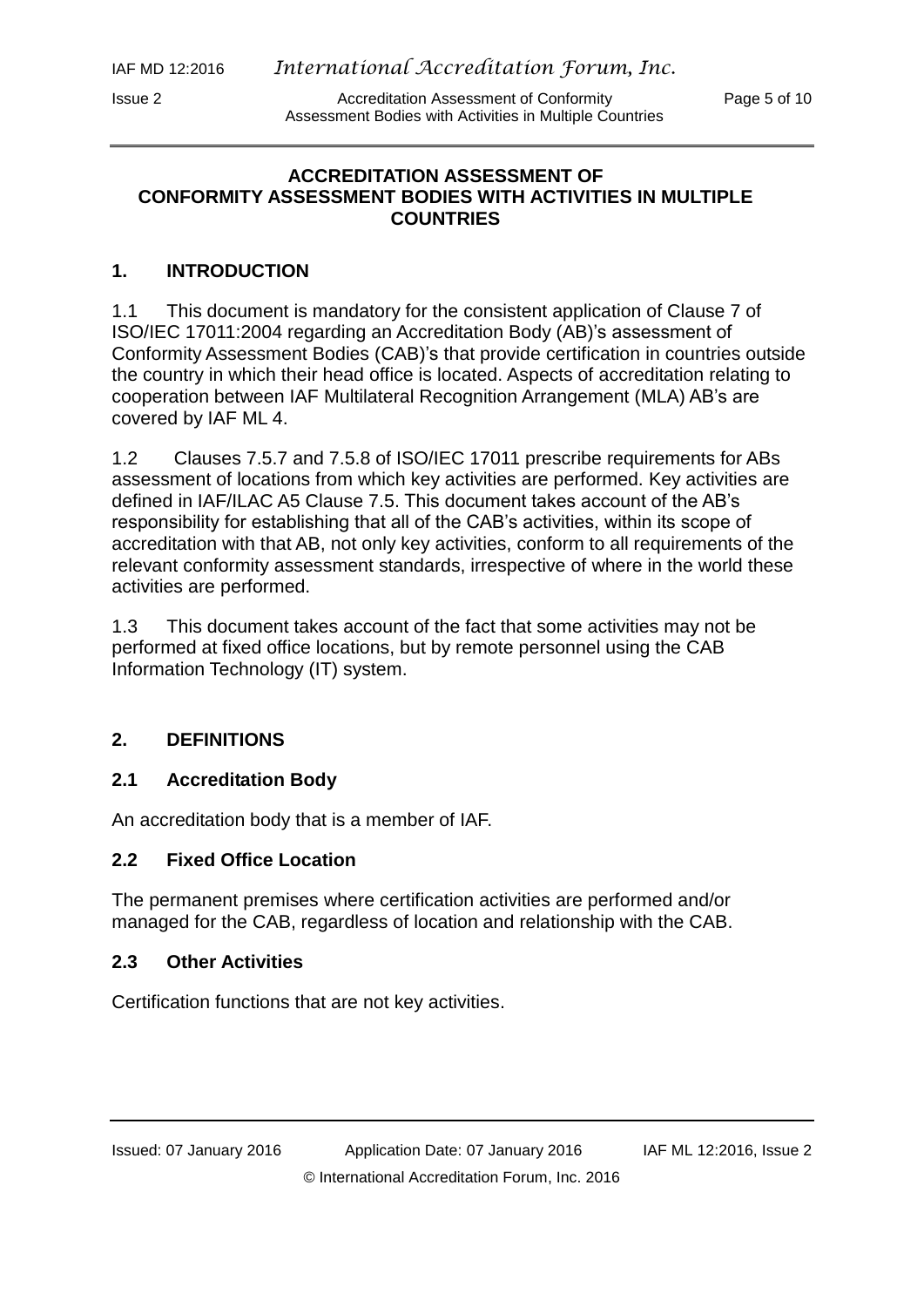#### **2.4 Remote Personnel**

The individuals, who may be internal or external that perform certification activities for a CAB and do not work at a fixed office location.

#### <span id="page-5-0"></span>**3. IMPLEMENTATION**

#### <span id="page-5-1"></span>**3.1 Data Collection**

The AB shall require its accredited CAB's to identify:

- i) Countries into which accredited certificates are issued and the number of certificates issued in each country;
- ii) Countries in which the CAB operates from a fixed office location that performs any certification activities;
- iii) Countries in which the CAB has remote personnel that perform any certification activities;
- iv) Which fixed office locations are responsible for performing and/or managing key activities as defined in IAF/ILAC A5, or from where remote personnel performing key activities are managed; and
- v) The CAB's arrangements for managing all activities that are performed from a foreign fixed office location or by remote personnel.

*Note: The recording of this information is not for the purpose of granting prior permission to the CAB to issue certificates in a particular country, but to enable the AB to plan its assessment program for the CAB based on up-to-date knowledge of the full geographic scope of the CAB's accredited activities.*

#### <span id="page-5-2"></span>**3.2 Assessment Program**

The AB shall have an assessment program, covering the current accreditation period that enables it to confirm the CAB's conformity with the requirements of the relevant conformity assessment standard(s), within the CAB's scope of accreditation, irrespective of where certification activities are performed.

*Note: As a consequence of the assessment output, the AB may decide to limit or restrict the scope of a CAB's accreditation to certain geographical areas or fixed office locations.* 

The program shall be developed to identify the activities and key activities to be assessed and the countries where these are performed and/or managed, taking account of the following: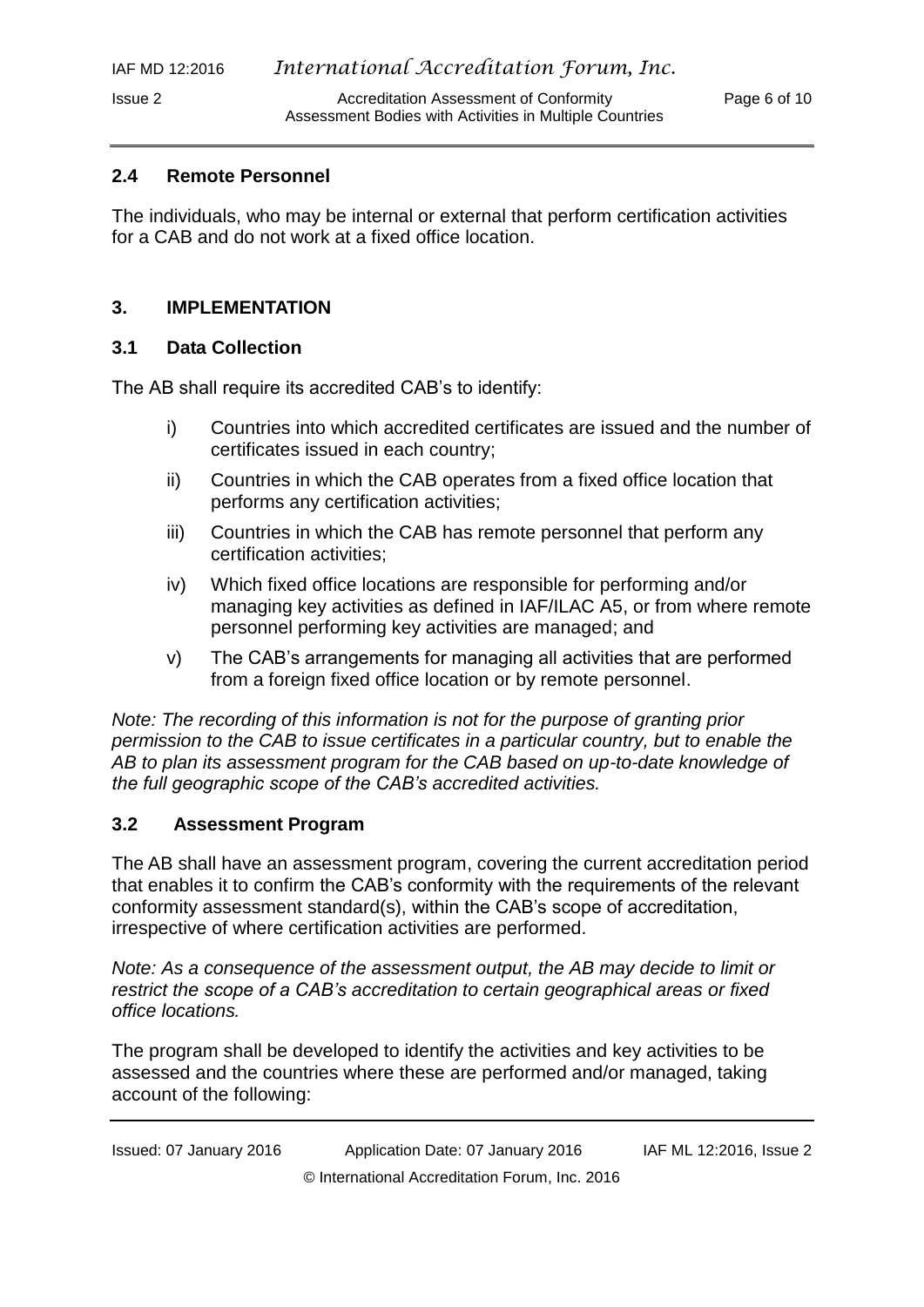- i) The relationship between the CAB and its foreign entities and subsidiaries;
- ii) The CAB's arrangements for managing its foreign certification activities;
- iii) Whether the CAB holds accreditation from the local AB;
- iv) The number of fixed office locations, undertaking certification activities, in each country;
- v) The number of remote personnel, undertaking certification activities, in each country;
- vi) Where key activities are performed and managed or from where remote personnel performing key activities are managed;
- vii) The range of certification activities performed, where they are performed and from where remote personnel are managed;
- viii) The effectiveness of the CAB's management controls of its certification activities;
- ix) The accessibility of the CAB's records;
- x) The availability of selected CAB personnel (internal and external) for interview;
- xi) The number of certificates issued through a particular fixed office location;
- xii) Schemes for which certification is granted through a particular fixed office location;
- xiii) Where a fixed office location manages other fixed office locations or remote personnel outside of their national boundaries;
- xiv) The number of different countries covered by remote personnel and how they are managed;
- xv) The risks posed by the activities performed and/or managed and where they are performed and/or managed (Note: these may be non-key activities);
- xvi) The capability of the AB to conduct remote assessments;
- xvii) Social and cultural aspects of each country;
- xviii) The number and type of complaints;
- xix) The effectiveness of the CAB's oversight in controlling its foreign certification activities, including internal audits it performs on fixed office locations; and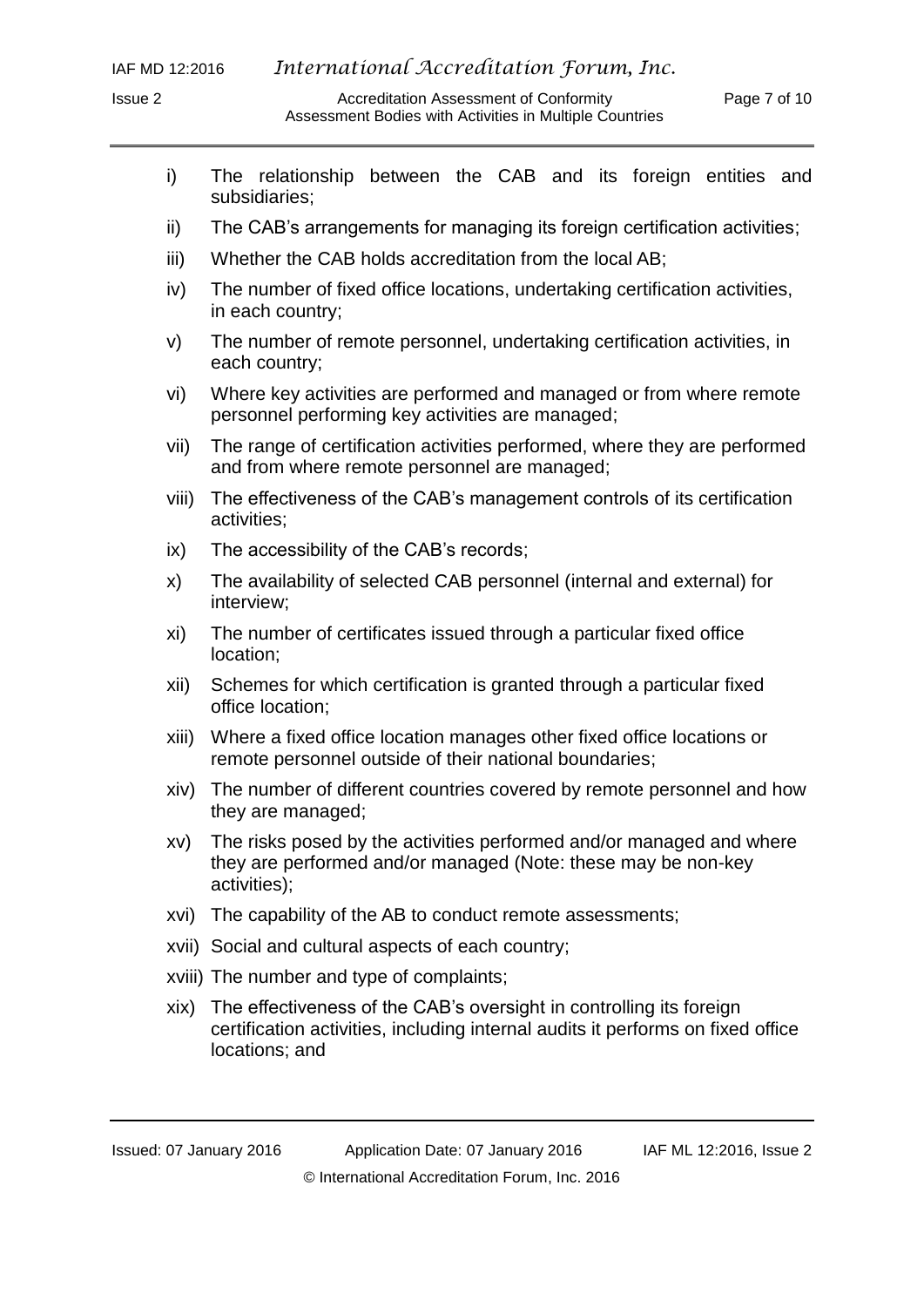Issue 2 Accreditation Assessment of Conformity Page 8 of 10 Assessment Bodies with Activities in Multiple Countries

xx) Where there is evidence of malpractice, such as misrepresentation by sales personnel, inappropriate relationships with consultants or ineffective oversight by the CAB.

The AB's assessment program shall be reviewed annually to take account of changes to the information in 3.1 and changes to the above factors.

The personnel performing and managing certification activities are more important than where they are performed. The assessment program should include provision for interviews with a representative sample of the CAB's personnel (internal and external) to enable the AB to confirm that the CAB's certification activities, irrespective of where they are performed, meet the requirements of the relevant conformity assessment standard(s).

Remote assessment can be utilised instead of conducting on-site assessments, provided the outcomes of such assessments are equivalent to those of on-site assessments.

### <span id="page-7-0"></span>**3.3 Initial Assessment**

The initial assessment of the CAB shall include assessment of all fixed office locations, whatever the relationship with the CAB, where key activities are performed and/or managed, or from which remote personnel performing key activities are managed, and/or where records are maintained.

Where appropriate, the initial assessment shall also include assessment of selected fixed office locations, whatever the relationship with the CAB, where other activities covered by the requirements of the relevant conformity assessment standard(s) are performed, or from which personnel performing these activities are managed.

For extensions of scope, the AB shall determine an assessment program taking account of the factors in 3.2 and whether the extension is for a new main scope, a new sub-scope or within an accredited sub-scope. The assessment program does not necessarily need to include visits to each fixed office location.

#### <span id="page-7-1"></span>**3.4 Surveillance and Reassessment**

For surveillance and reassessment, each fixed office location, whatever the relationship with the CAB, at which key activities are performed and/or managed or from which remote personnel performing key activities are managed and/or records are maintained, shall be assessed at least once in each accreditation cycle and in accordance with the AB's assessment program.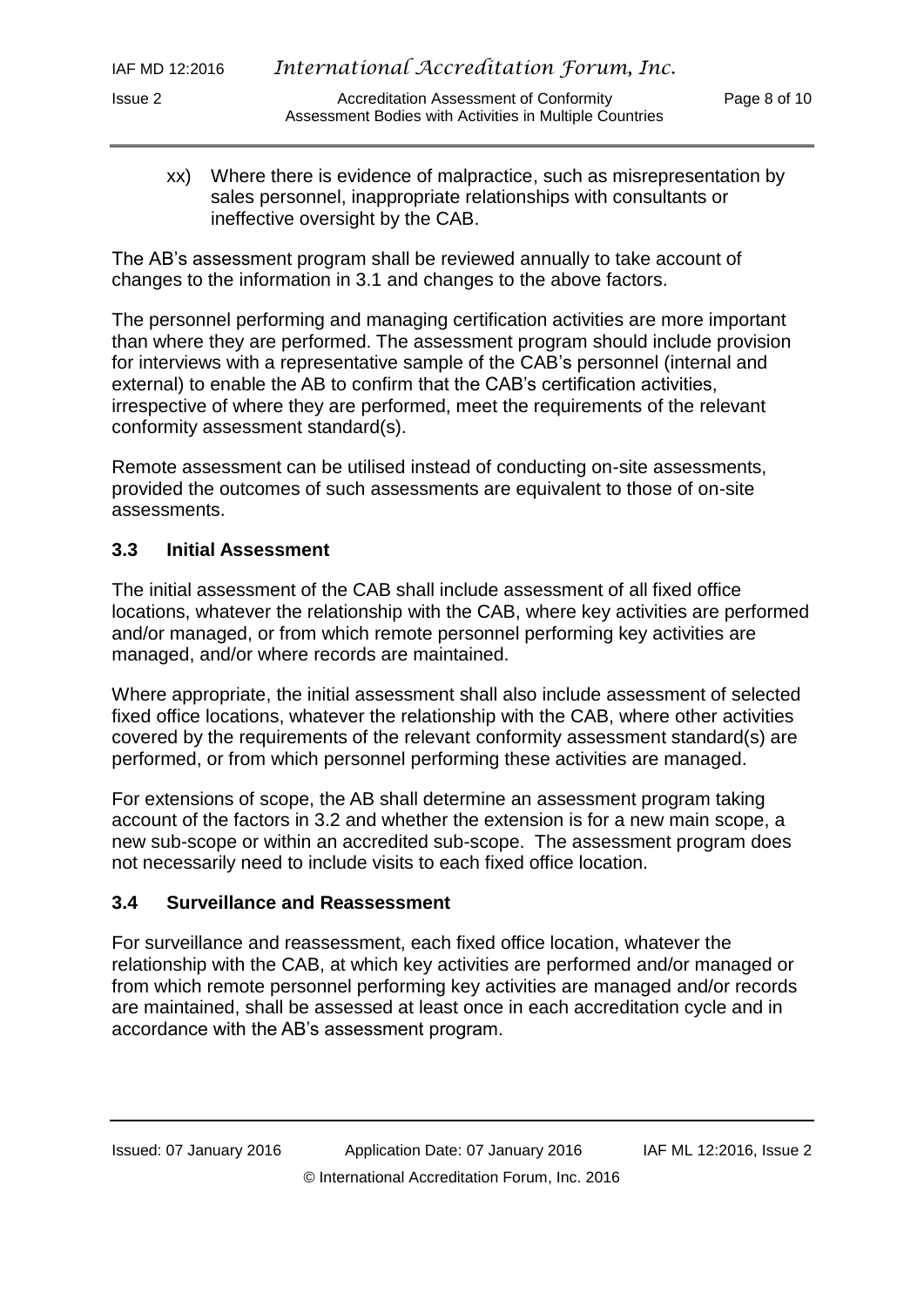| IAF MD 12:2016 | International Accreditation Forum, Inc.                 |  |
|----------------|---------------------------------------------------------|--|
| lssue 2        | <b>Accreditation Assessment of Conformity</b>           |  |
|                | Assessment Bodies with Activities in Multiple Countries |  |

Page 9 of 10

The AB shall have the procedure for sampling fixed office locations, including remote personnel, where other activities are performed or from which personnel performing these activities are managed. The procedure shall ensure that a representative number of these locations are assessed within a defined timeframe.

End of IAF Mandatory Document for Accreditation Assessment of Conformity Assessment Bodies with Activities in Multiple Countries.